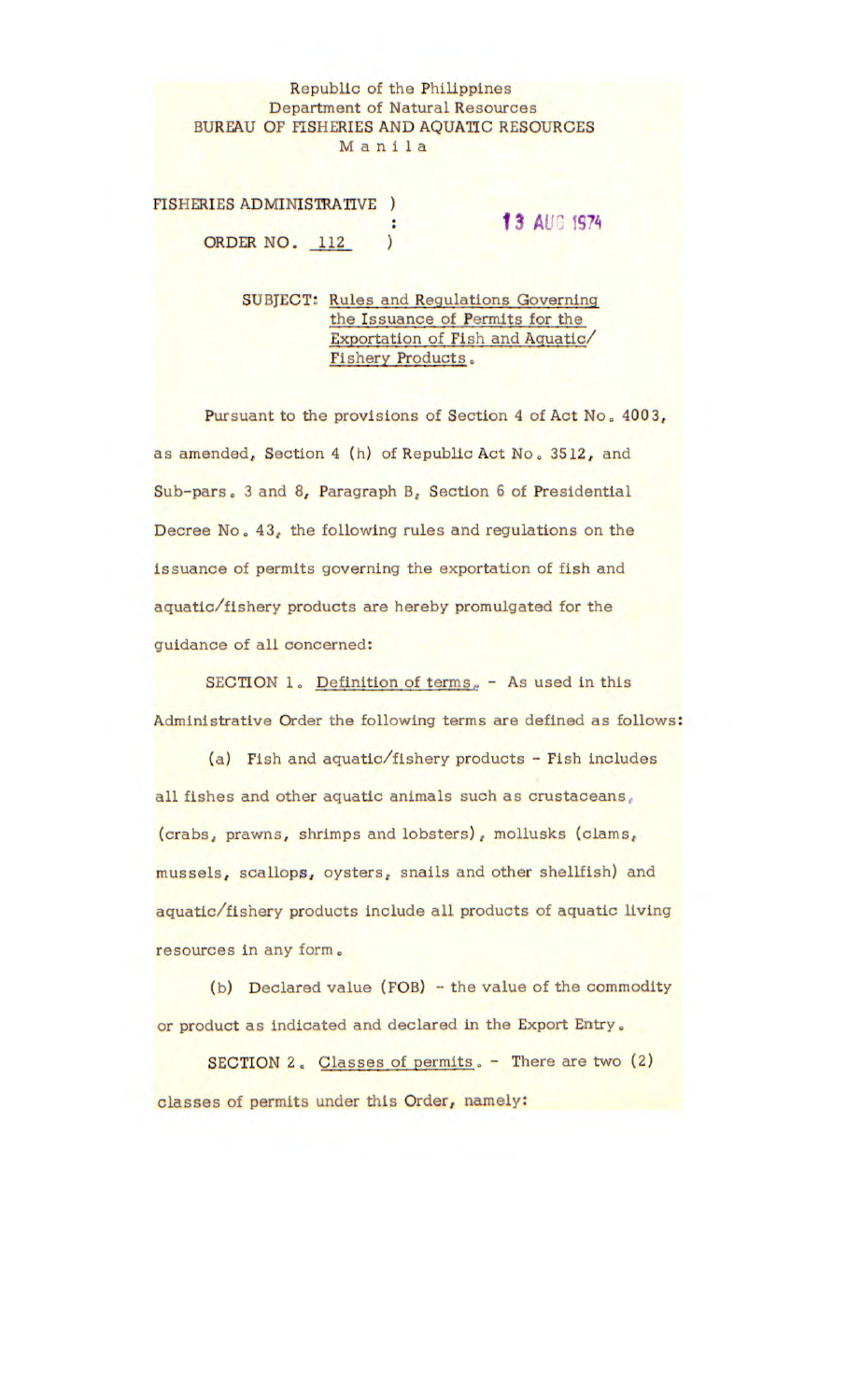(a) commercial permit - A permit issued for commercial purposes.

(b) gratuitous permit - A permit issued free of charge for personal, educational, scientific, souvenir, museum, aquarium or similar purposes provided the value of the fish or aquatic/fishery product involved does not exceed One Hundred Pesos  $(P100.00)$  and/or weighs not more than five (5) kilos

SEC. 3. Filing of application. - An application for a commercial permit properly accomplished must be accompanied by a duly certified check, post office money order payable to the Director of Fisheries and Aquatic Resources, or cash in the amount of P5.00. Applications are non-transferable.

SEC. 4. Exportation of fish and aQuatic/fishery products. - The exportation of fish and aquatic/fishery products shall be allowed only upon the issuance of a commercial permit by the Director of Fisheries and Aquatic Resources after an application therefor has been duly filed on official form prescribed for the purpose, at least five (5) days prior to the probable date of exportation of such fish or aquatic/fishery products. For such permit, a fee of Fifty Pesos (P50 .00) shall be collected.

SEC. 5. Issuance of permit. -

(a) A commercial permit may be issued only after an application therefor has been duly filed in accordance with the proceeding section, the fish or aquatic/fishery products Inspected, and the applicant has paid the required permit fee and such other

-2-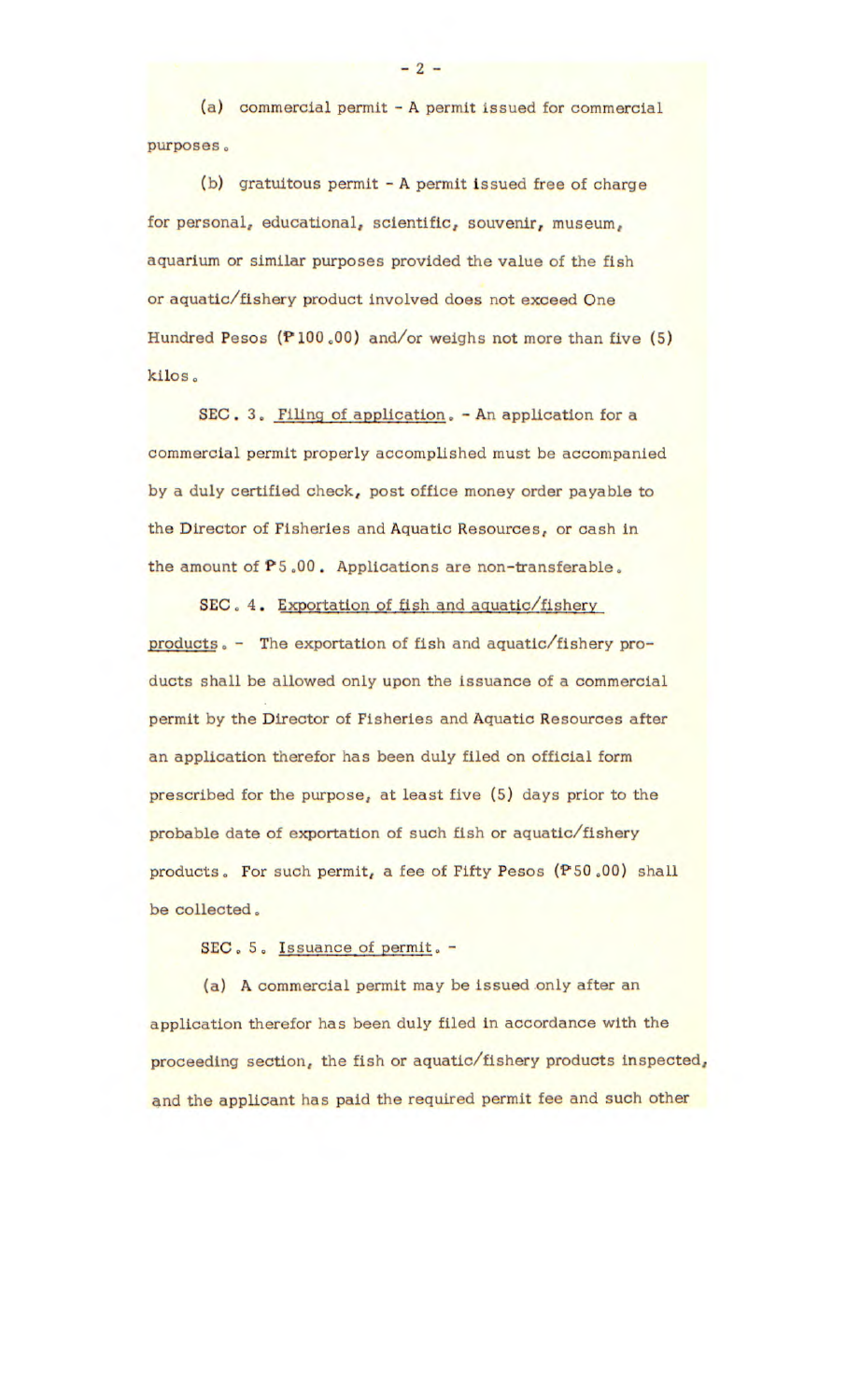charges for administrative services rendered in connection with the exportation.

(b) A gratuitous permit may be Issued only after an application therefor has been duly filed in accordance with the proceeding section, and the fish or aquatic/fishery products Inspected by the Director of Fisheries and Aquatic Resources or his duly authorized representative,

SEC. 6. Duration of permits. - Permits issued under this Order shall expire thirty (30) days from the date of the issuance thereof. An unused permit shall be considered automatically cancelled: Provided, That a new permit may be issued in lieu of an unused, partially used or expired permit upon request.

SEC. 7. Inspection, quality control and other administrative and technical services in the exportation of fish and aquatic/fishery products. - The fish and aquatic/fishery products shall, before exportation, be presented by the exporter to the Director of Fisheries and Aquatic Resources or his duly authorized representatives for inspection, quality control and such other administrative and technical services as may be necessary, together with a copy of the Customs Export Entry, Exporter's Declaration and other required documents. For such inspection, quality control and other administrative and technical services in connection with the exportation, a fee of one half of one per cent (1/2 of 1%) of the declared value (FOB) of the fish or aquatic/fishery products shall be collected.

If upon inspection, the product sought to be exported does not meet the quality requirements prescribed by the Bureau of

 $-3.$